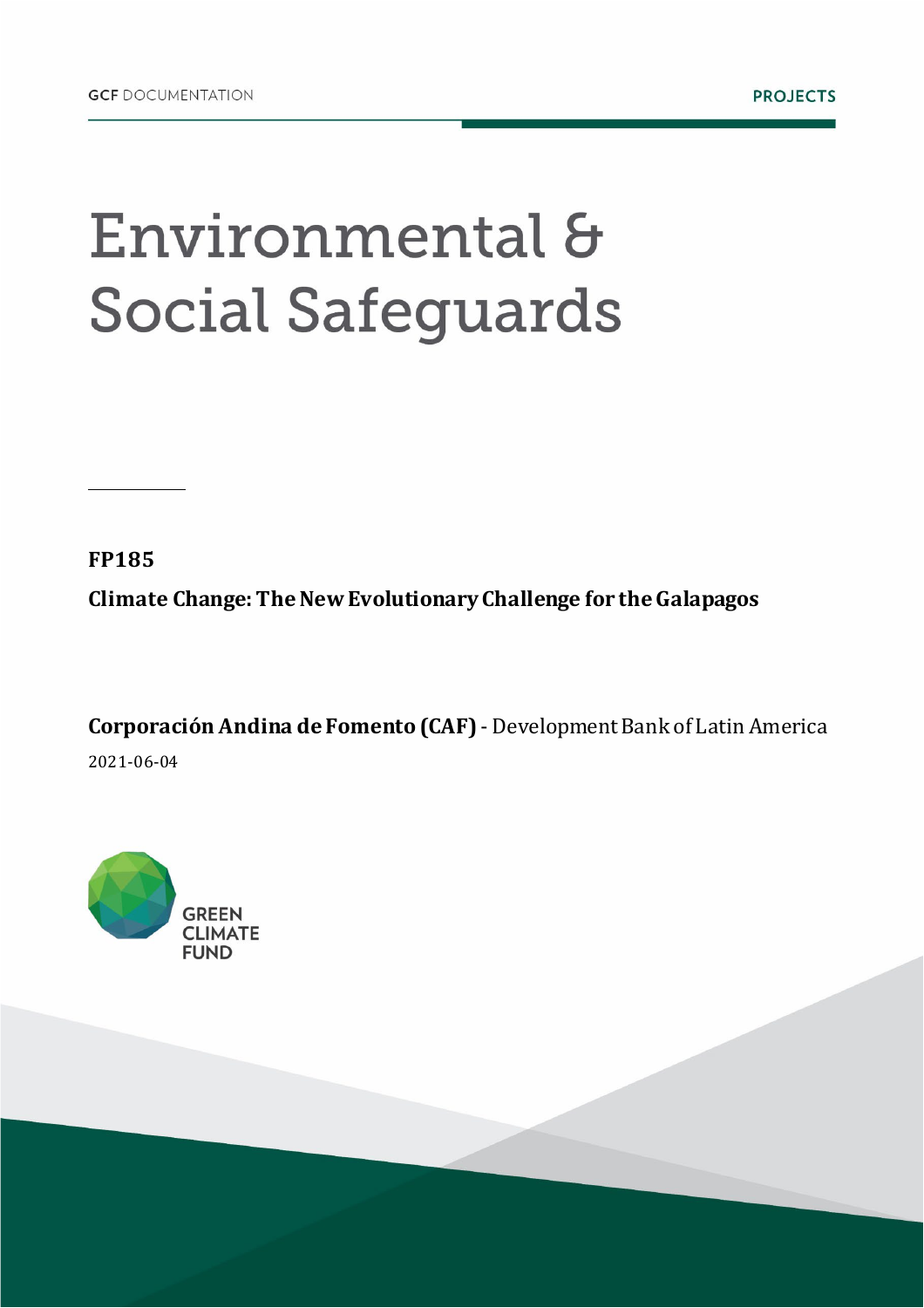## **Environmental and social safeguards reportform pursuant to para. 17 of the IDP**

| Basic project or programme information                                                            |                                                                                                                                                                                                                                                                            |  |
|---------------------------------------------------------------------------------------------------|----------------------------------------------------------------------------------------------------------------------------------------------------------------------------------------------------------------------------------------------------------------------------|--|
| Project or programme title                                                                        | Climate Change: The New Evolutionary Challenge for the<br>Galapagos                                                                                                                                                                                                        |  |
| Existence of subproject(s) to<br>be identified after GCF Board<br>approval                        | Yes                                                                                                                                                                                                                                                                        |  |
| Sector (public or private)                                                                        | Public                                                                                                                                                                                                                                                                     |  |
| <b>Accredited entity</b>                                                                          | Corporación Andina de Fomento (CAF)                                                                                                                                                                                                                                        |  |
| <b>Environmental and social</b><br>safeguards (ESS) category                                      | Category A                                                                                                                                                                                                                                                                 |  |
| Location - specific<br>location(s) of project or<br>target country or location(s)<br>of programme | Galápagos Islands, Ecuador                                                                                                                                                                                                                                                 |  |
| Environmental and Social Impact Assessment (ESIA) (if applicable)                                 |                                                                                                                                                                                                                                                                            |  |
| Date of disclosure on<br>accredited entity's website                                              | Friday, June 4, 2021                                                                                                                                                                                                                                                       |  |
| Language(s) of disclosure                                                                         | <b>English and Spanish</b>                                                                                                                                                                                                                                                 |  |
| Explanation on language                                                                           | Spanish is the official language of Ecuador.                                                                                                                                                                                                                               |  |
| Linkto disclosure                                                                                 | English:<br>https://www.caf.com/media/3682471/environmental-<br>and-social-management-framework-esmf-galapagos-gcf-<br>ingles.pdf*<br>Spanish:<br>https://www.caf.com/media/3682472/environmental-<br>and-social-management-framework-esmf-galapagos-gcf-<br>espan-ol.pdf* |  |
| Other link(s)                                                                                     | https://www.caf.com/es/temas/a/ambiente-y-cambio-<br>climatico/proyectos/                                                                                                                                                                                                  |  |
| Remarks                                                                                           | An ESIA consistent with the requirements for a Category A<br>project is contained in "Annex 6: Environmental and Social<br>Management Framework (ESMF)".*                                                                                                                  |  |
| Environmental and Social Management Plan (ESMP) (if applicable)                                   |                                                                                                                                                                                                                                                                            |  |
| Date of disclosure on<br>accredited entity's website                                              | Friday, June 4, 2021                                                                                                                                                                                                                                                       |  |
| Language(s) of disclosure                                                                         | English and Spanish                                                                                                                                                                                                                                                        |  |
| Explanation on language                                                                           | Spanish is the official language of Ecuador.                                                                                                                                                                                                                               |  |
| Linkto disclosure                                                                                 | English:<br>https://www.caf.com/media/3682471/environmental-<br>and-social-management-framework-esmf-galapagos-gcf-<br>ingles.pdf*<br>Spanish:<br>https://www.caf.com/media/3682472/environmental-<br>and-social-management-framework-esmf-galapagos-gcf-<br>espan-ol.pdf* |  |
| Other link(s)                                                                                     | https://www.caf.com/es/temas/a/ambiente-y-cambio-<br>climatico/provectos/                                                                                                                                                                                                  |  |